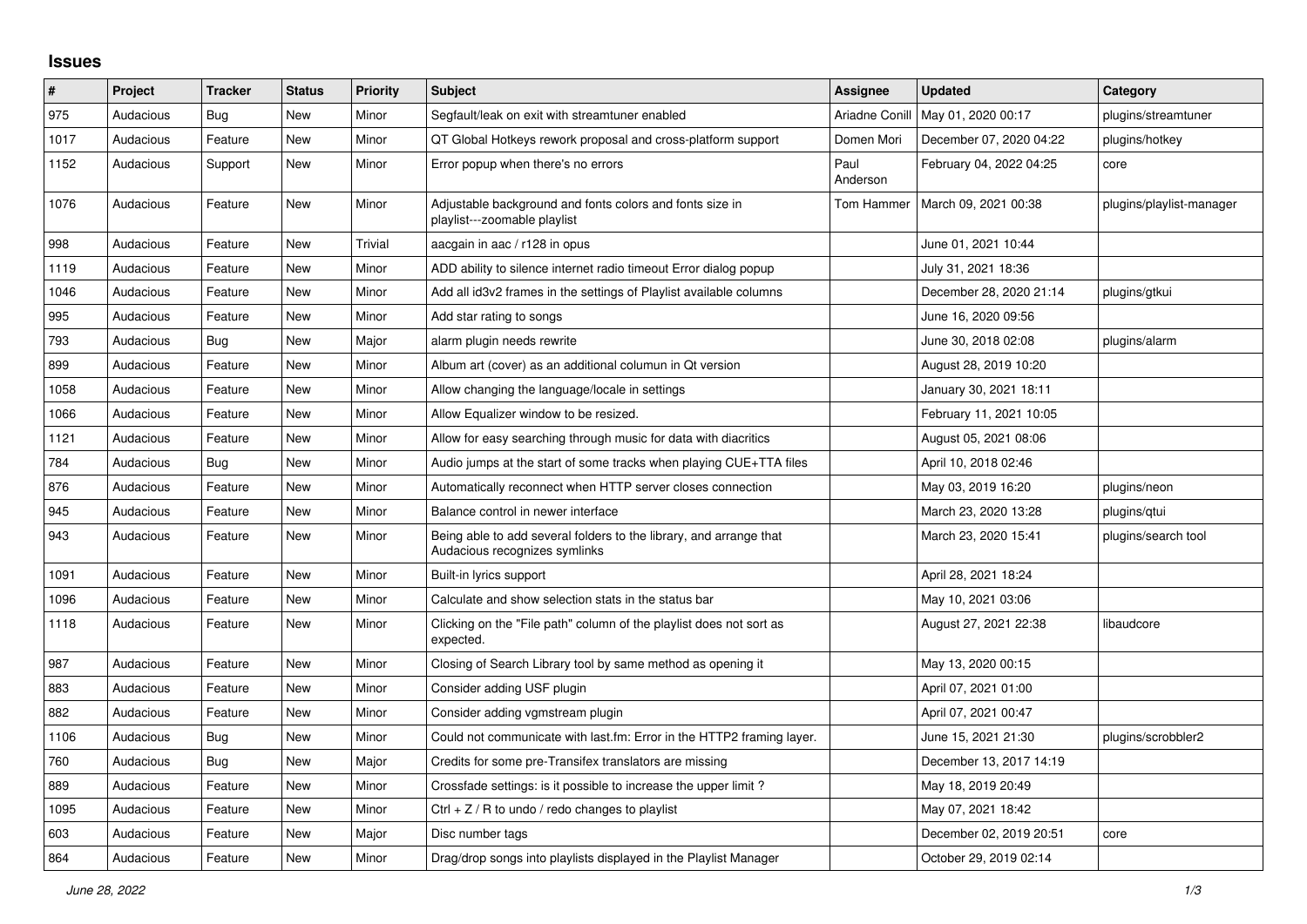| $\#$ | Project   | <b>Tracker</b> | <b>Status</b> | <b>Priority</b> | Subject                                                                                                                                   | <b>Assignee</b> | <b>Updated</b>           | Category           |
|------|-----------|----------------|---------------|-----------------|-------------------------------------------------------------------------------------------------------------------------------------------|-----------------|--------------------------|--------------------|
| 955  | Audacious | Feature        | New           | Minor           | Enqueue option                                                                                                                            |                 | April 09, 2020 03:54     |                    |
| 1067 | Audacious | Feature        | New           | Minor           | Equalizer adjustments are coarse.                                                                                                         |                 | February 11, 2021 10:09  |                    |
| 875  | Audacious | Feature        | New           | Major           | Extended M3U support                                                                                                                      |                 | March 20, 2019 19:11     | plugins/m3u        |
| 1116 | Audacious | Feature        | New           | Minor           | feature request: miniview mode with QT or GTK interace                                                                                    |                 | February 08, 2022 06:53  |                    |
| 1082 | Audacious | Feature        | New           | Minor           | File writer option to pad track numbers with leading zeros                                                                                |                 | March 31, 2021 00:15     | plugins/filewriter |
| 1130 | Audacious | Feature        | New           | Minor           | folders for tabs in the playlist head (an enhancement suggestion, not a<br>bug)                                                           |                 | October 24, 2021 19:04   |                    |
| 500  | Audacious | Feature        | New           | Minor           | fullscreen album art                                                                                                                      |                 | April 08, 2020 19:17     |                    |
| 1098 | Audacious | Feature        | New           | Minor           | Hide empty Services playlist sub-menu                                                                                                     |                 | May 10, 2021 09:25       | libaudgui          |
| 1108 | Audacious | Feature        | New           | Minor           | HTTPS support for Windows builds                                                                                                          |                 | December 27, 2021 04:45  | plugins/neon       |
| 1145 | Audacious | Support        | New           | Minor           | I started to code, I need m-tags support for audacious to tag files<br>witthout tags, and all I need is a (link to a) good documentation* |                 | February 25, 2022 05:01  |                    |
| 1105 | Audacious | <b>Bug</b>     | New           | Major           | LADSPA host setting menu does not show up with Qt interface                                                                               |                 | December 24, 2021 18:14  | plugins/ladspa     |
| 1071 | Audacious | Feature        | New           | Minor           | Linkage could be improved for packagers.                                                                                                  |                 | March 31, 2021 00:32     |                    |
| 1151 | Audacious | Feature        | New           | Minor           | Load balance XSPF tracks with multiple location URIs                                                                                      |                 | January 28, 2022 19:10   |                    |
| 968  | Audacious | Feature        | New           | Minor           | Loop PSF files at normal loop points during repeat mode                                                                                   |                 | April 16, 2020 03:25     | plugins/psf        |
| 993  | Audacious | <b>Bug</b>     | New           | Minor           | Lyrics for streamed content are written to cache but not read.                                                                            |                 | June 07, 2020 13:10      | plugins/lyricwiki  |
| 1093 | Audacious | Feature        | New           | Minor           | Make the Song Dialog (Qt) window wider by default                                                                                         |                 | May 17, 2021 15:36       |                    |
| 1057 | Audacious | Feature        | New           | Minor           | Matroska (mka) chapter support                                                                                                            |                 | August 27, 2021 22:54    |                    |
| 1142 | Audacious | Feature        | New           | Minor           | MusicBrainz support for CD plugin                                                                                                         |                 | November 20, 2021 21:46  | plugins/cdaudio    |
| 1160 | Audacious | Feature        | New           | Minor           | Ogg Opus support for streams                                                                                                              |                 | March 11, 2022 18:09     |                    |
| 873  | Audacious | Feature        | New           | Minor           | Optionally make "previous track" restart current track                                                                                    |                 | June 08, 2021 22:55      |                    |
| 1153 | Audacious | Feature        | New           | Minor           | Optional sort column for File Created/Modified date and time                                                                              |                 | February 04, 2022 16:00  | libaudgui          |
| 51   | Audacious | Feature        | New           | Minor           | Option to inhibit suspend                                                                                                                 |                 | February 13, 2021 09:23  |                    |
| 924  | Audacious | Feature        | New           | Minor           | Option to replace playlist contents by drag and drop                                                                                      |                 | December 02, 2019 20:15  |                    |
| 1099 | Audacious | Feature        | New           | Minor           | Per-track ReplayGain shouldn't be enabled by default                                                                                      |                 | May 09, 2021 13:41       |                    |
| 1048 | Audacious | Feature        | New           | Minor           | PipeWire support                                                                                                                          |                 | May 04, 2022 19:36       |                    |
| 1170 | Audacious | Feature        | New           | Minor           | Playback mode button                                                                                                                      |                 | April 22, 2022 16:01     |                    |
| 913  | Audacious | Feature        | New           | Minor           | Play / create new playlist from selection                                                                                                 |                 | December 02, 2019 20:13  | plugins/qtui       |
| 1154 | Audacious | Support        | New           | Minor           | Playlist column Headers                                                                                                                   |                 | March 06, 2022 16:06     |                    |
| 1101 | Audacious | Feature        | New           | Major           | Please add media shortcut keys for Windows 10                                                                                             |                 | December 03, 2021 16:31  | win32              |
| 877  | Audacious | Feature        | New           | Minor           | Please add save option to cue playlists (patch included)                                                                                  |                 | March 07, 2019 04:18     | plugins/cue        |
| 429  | Audacious | Feature        | New           | Minor           | Please enable scrobbling to libre.fm in Scrobbler 2.0                                                                                     |                 | September 02, 2019 10:35 | plugins/scrobbler2 |
| 1088 | Audacious | Feature        | New           | Minor           | plugin: status icon: ADD option to select tray mouse Middle Click action                                                                  |                 | April 11, 2021 12:05     | plugins/statusicon |